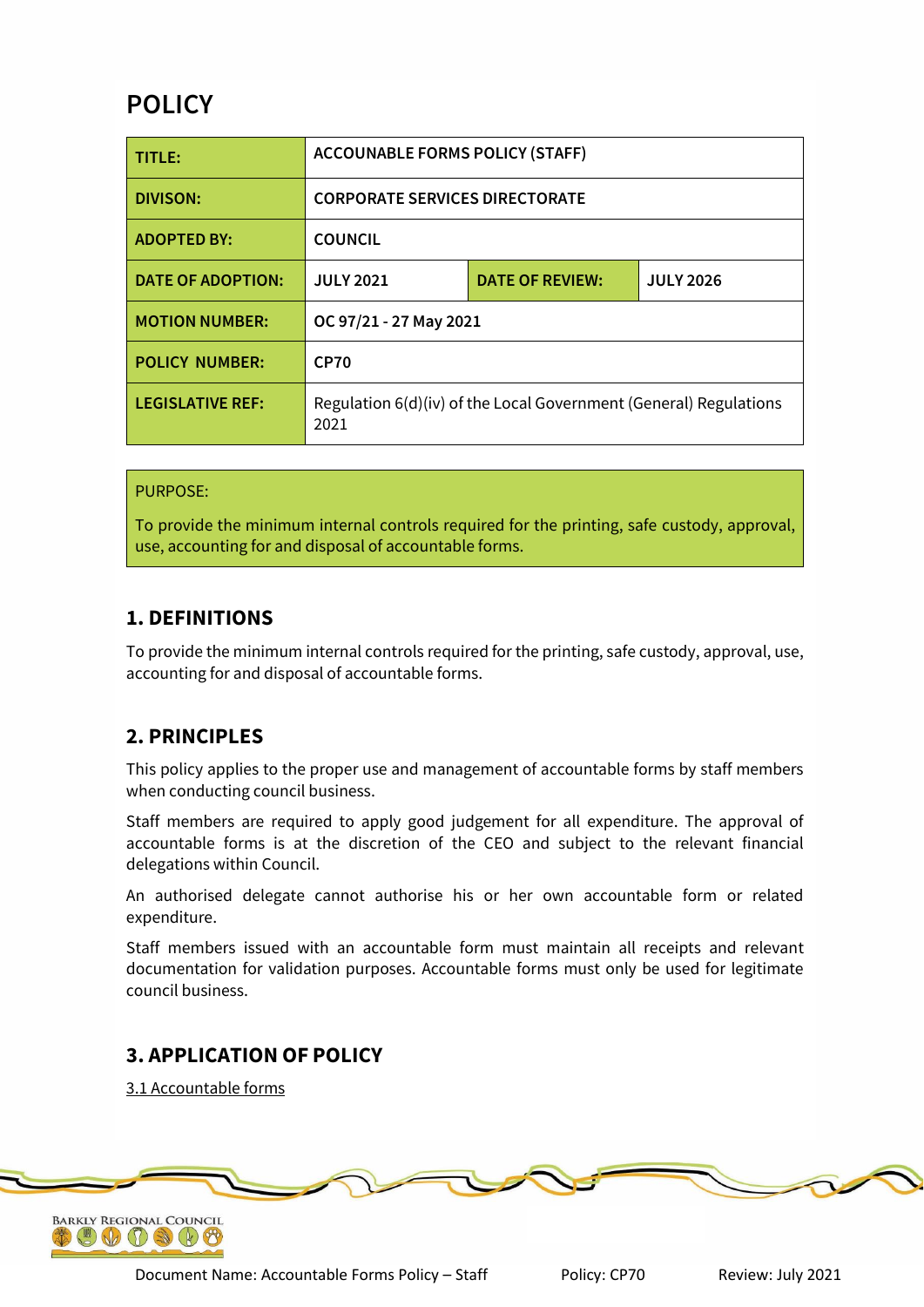Accountable forms are readily negotiable financial instruments, other than cash, that can be used as a method of payment/provision of credit for expenditure (purchase orders, taxi vouchers, fuel vouchers, travel vouchers, receipts or meal vouchers).

All accountable forms need to be carefully monitored and safeguarded due to their inherent risk of theft, fraud, loss or misuse.

#### 3.2 Responsibilities of council staff

An accountable form issued to any staff member must only be used in the course of conducting council business. Accountable forms must **not** be used for private purposes.

In the event an accountable form is inadvertently used for private purposes, the full value of the transaction must be reimbursed to Council within 14 business days.

Accountable forms may only be used by the staff member who was issued with the accountable form. The staff member must not pass the accountable form to any other individual for use.

Once an accountable form has been used, a copy of the receipt and invoice must be retained and submitted to the CEO (or the authorised delegate). Details of the nature of council business, date and time of use of the accountable form should also be provided.

#### 3.3 Acquisition of accountable forms

Only the authorised delegate has the authority to order, restock or request supplies of accountable forms.

On receipt of the accountable forms, the authorised delegate is to verify that the quantity and type of forms are as ordered.

Once confirmed, particulars of the accountable forms must be entered into the accountable forms register.

#### 3.4 Accountable forms register

Details of accountable forms are to be maintained in an up-to-date register (*accountable forms register*) managed by the authorised delegate.

At a minimum, the accountable forms register is to record the following information in respect of each type of accountable form:

- (a) type of the accountable form(s);
- (b) date of receipt;
- (c) quantity received;
- (d) serial or identification number(s) of the form(s); and
- (e) expiry date (if applicable).



Document Name: Accountable Forms Policy – Staff Policy: CP70 Review: July 2021